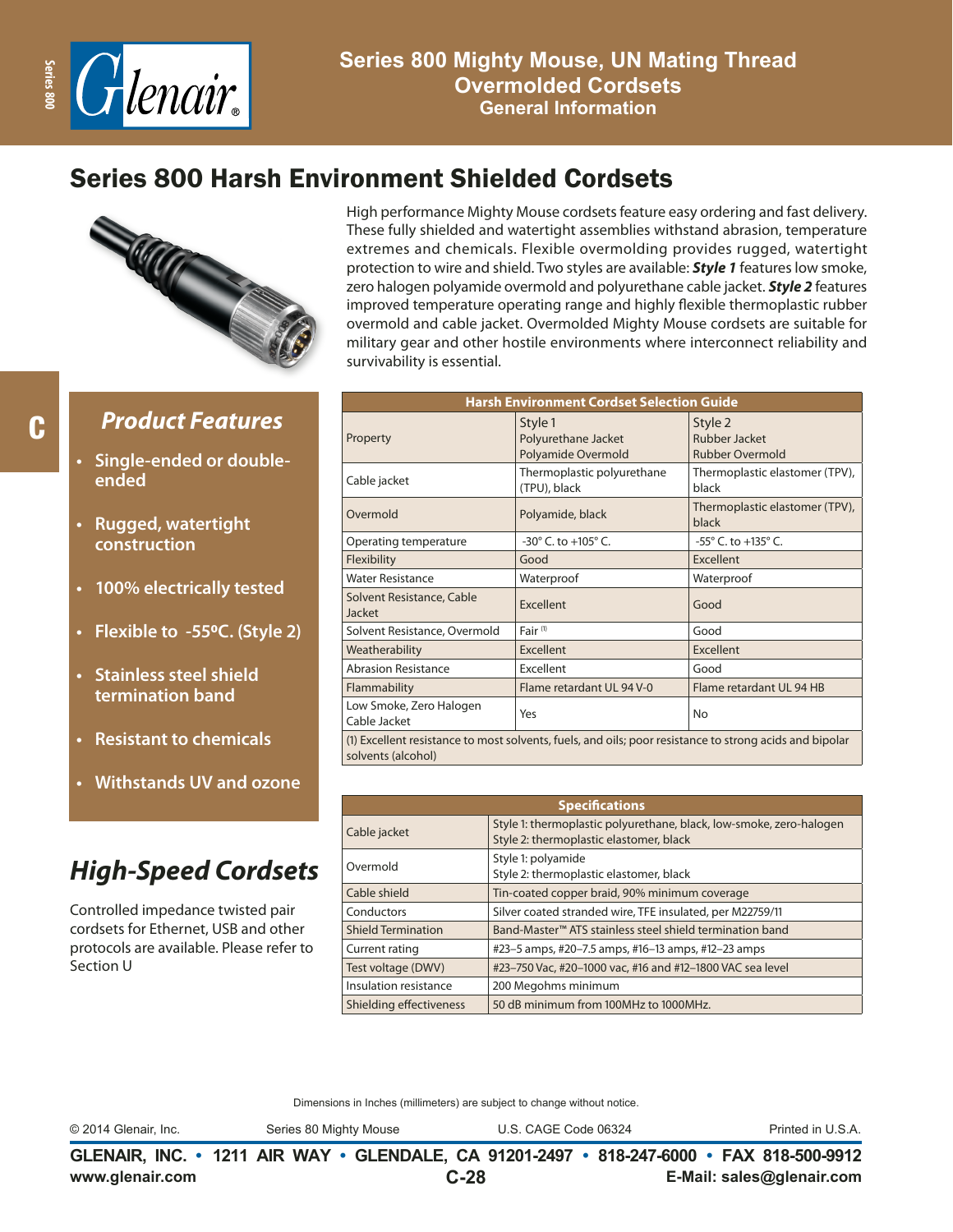# Henair. **Series 800**

### **Series 800 Mighty Mouse, UN Mating Thread Overmolded Cordsets**

**Dimensions**



|             | <b>Dimensions</b> |       |        |       |  |  |  |  |  |  |
|-------------|-------------------|-------|--------|-------|--|--|--|--|--|--|
| Shell       | A Max.            |       | B Max. |       |  |  |  |  |  |  |
| <b>Size</b> | In.               | mm.   | In.    | mm.   |  |  |  |  |  |  |
| 5           | 2.30              | 12.70 | 0.50   | 12.70 |  |  |  |  |  |  |
| 6           | 2.40              | 13.97 | 0.55   | 13.97 |  |  |  |  |  |  |
| 7           | 2.50              | 16.51 | 0.65   | 16.51 |  |  |  |  |  |  |
| 8           | 2.55              | 18.03 | 0.71   | 18.03 |  |  |  |  |  |  |
| 9           | 2.75              | 19.81 | 0.78   | 19.81 |  |  |  |  |  |  |
| 10          | 2.71              | 20.83 | 0.82   | 20.83 |  |  |  |  |  |  |
| 12          | 2.90              | 22.86 | 0.9    | 22.86 |  |  |  |  |  |  |

#### **NOTES**

- 1. Double-ended cordsets are wired pin #1 to pin #1, #2 to #2, and so on.
- 2. Wires are silver-coated stranded copper with TFE insulation, 600V, in accordance with M22759/11.
- 3. Wire color is white.

Dimensions in Inches (millimeters) are subject to change without notice.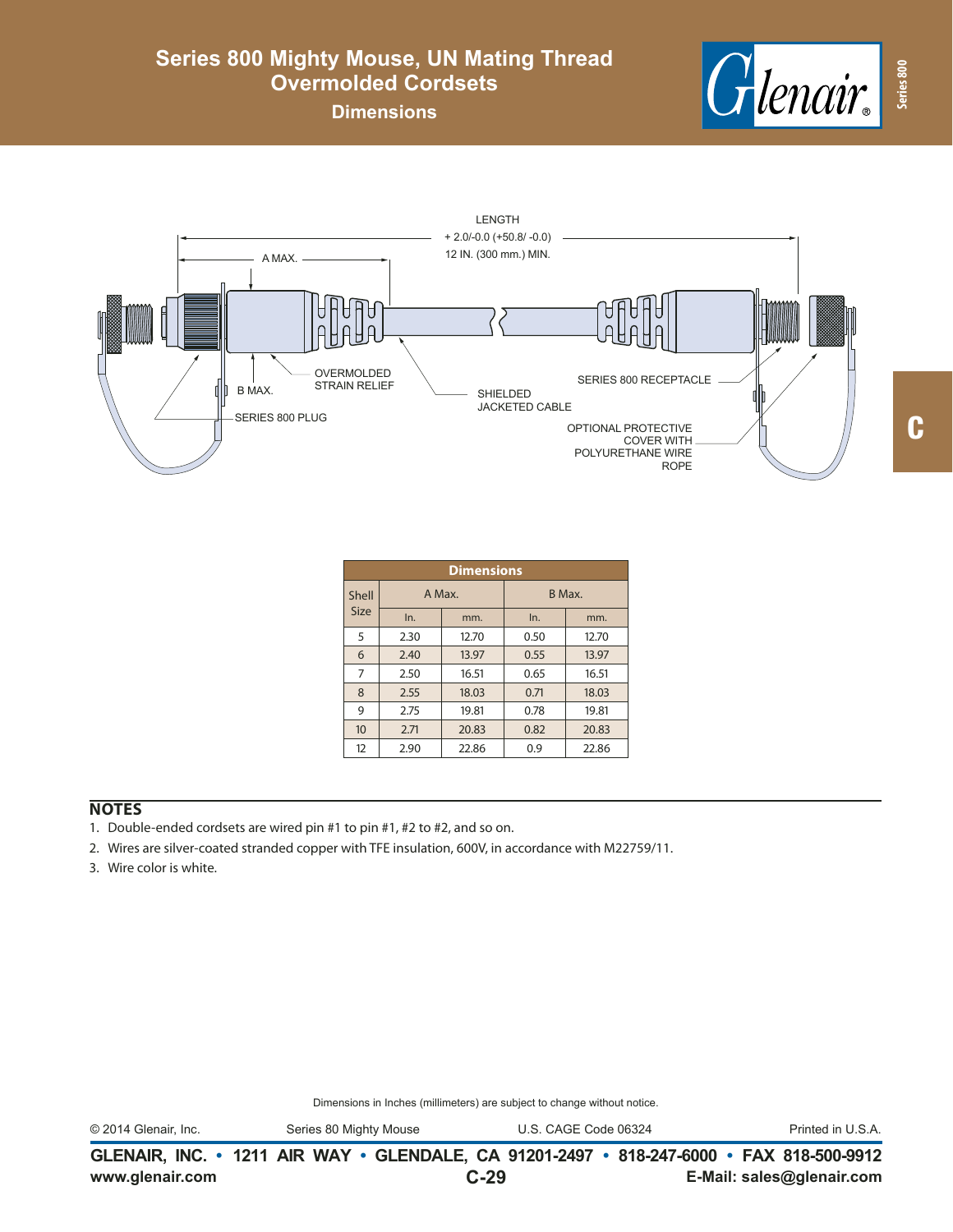

| <b>Series 800 Cordsets with #23 Contacts</b>                                                                                                                            |                                                                                                                                                                                                            |                                                                                                                                                                                                                                                  |                                                                                                                                                                                                                       |                                                               |                                                                                                                                                                                                                                                                          |                                                                         |                                                                              |                                                                               |                                                   |
|-------------------------------------------------------------------------------------------------------------------------------------------------------------------------|------------------------------------------------------------------------------------------------------------------------------------------------------------------------------------------------------------|--------------------------------------------------------------------------------------------------------------------------------------------------------------------------------------------------------------------------------------------------|-----------------------------------------------------------------------------------------------------------------------------------------------------------------------------------------------------------------------|---------------------------------------------------------------|--------------------------------------------------------------------------------------------------------------------------------------------------------------------------------------------------------------------------------------------------------------------------|-------------------------------------------------------------------------|------------------------------------------------------------------------------|-------------------------------------------------------------------------------|---------------------------------------------------|
| Sample Part Number                                                                                                                                                      |                                                                                                                                                                                                            |                                                                                                                                                                                                                                                  |                                                                                                                                                                                                                       |                                                               |                                                                                                                                                                                                                                                                          |                                                                         |                                                                              |                                                                               |                                                   |
| 800-034                                                                                                                                                                 | -A                                                                                                                                                                                                         | C                                                                                                                                                                                                                                                | Κ                                                                                                                                                                                                                     | $\overline{\mathbf{2}}$                                       | М                                                                                                                                                                                                                                                                        | $8 - 28$                                                                | N                                                                            | X                                                                             | $-36$                                             |
| Series                                                                                                                                                                  | End A<br>Connector                                                                                                                                                                                         | End B<br>Connector                                                                                                                                                                                                                               | Plug Style                                                                                                                                                                                                            | Wire<br><b>Size</b>                                           | Shell Material/<br>Finish                                                                                                                                                                                                                                                | Insert Arr.                                                             | Protective<br>Cover                                                          | Shell Key<br>Pos.                                                             | Length                                            |
| 800-034<br>Style 1<br>Polyurethane<br>Cable Jacket,<br>Polyamide<br>Overmold<br>800-056<br>Style 2<br>Rubber<br>Cable Jacket<br>and Rubber<br>Overmold,<br>#23 Contacts | -A<br>Plug, with Male<br><b>Pin Contacts</b><br>$-B$<br>Plug, with<br>Female Socket<br>Contacts<br>$-C$<br>Receptacle,<br>with Male Pin<br>Contacts<br>-D<br>Receptacle,<br>with Female<br>Socket Contacts | A<br>Plug, with Male<br><b>Pin Contacts</b><br>В<br>Plug, with<br>Female Socket<br>Contacts<br>C<br>Receptacle,<br>with Male Pin<br>Contacts<br>D<br>Receptacle,<br>with Female<br><b>Socket Contacts</b><br>N<br>No Connector<br>(Single-Ended) | K<br>Round<br>Knurled<br>Coupling Nut<br><b>KL</b><br>Round<br>Knurled<br>Coupling Nut,<br>Self-Locking<br>н<br>Hex Coupling<br>Nut<br><b>HL</b><br>Hex Coupling<br>Nut, Self-<br>Locking<br>N<br>Receptacle<br>Cable | $\overline{2}$<br>#22<br><b>AWG</b><br>4<br>#24<br><b>AWG</b> | M<br>Aluminum /<br><b>Electroless Nickel</b><br><b>NF</b><br>Aluminum /<br>Cadmium with<br>OD Chromate<br><b>ZNU</b><br>Aluminum / Zinc-<br>Nickel with Black<br>Chromate<br><b>MT</b><br>Aluminum /<br>Nickel-PTFE<br>Z <sub>1</sub><br>Stainless Steel /<br>Passivated | See Cont.<br>Arr. Page<br>$C-2$<br>Consult<br>Factory for<br>Combo Arr. | P<br>Metal<br>Protective<br>Covers<br>Included<br>N<br>No Covers<br>Supplied | N<br>Normal<br>X<br>Pos. X<br>٧<br>Pos. Y<br>z<br>Pos. Z<br>See page<br>$C-3$ | Overall<br>Length In<br>Inches<br>12 Inch<br>Min. |

| <b>Series 800 Cordsets with #20HD Contacts</b>                                                                                                                                |                                                                                                                                                                                                               |                                                                                                                                                                                                                                                  |                                                                                                                                                                                                                                |                                                                      |                                                                                                                                                                                                                                                                          |                                                                         |                                                                              |                                                                               |                                                   |
|-------------------------------------------------------------------------------------------------------------------------------------------------------------------------------|---------------------------------------------------------------------------------------------------------------------------------------------------------------------------------------------------------------|--------------------------------------------------------------------------------------------------------------------------------------------------------------------------------------------------------------------------------------------------|--------------------------------------------------------------------------------------------------------------------------------------------------------------------------------------------------------------------------------|----------------------------------------------------------------------|--------------------------------------------------------------------------------------------------------------------------------------------------------------------------------------------------------------------------------------------------------------------------|-------------------------------------------------------------------------|------------------------------------------------------------------------------|-------------------------------------------------------------------------------|---------------------------------------------------|
| Sample Part Number                                                                                                                                                            |                                                                                                                                                                                                               |                                                                                                                                                                                                                                                  |                                                                                                                                                                                                                                |                                                                      |                                                                                                                                                                                                                                                                          |                                                                         |                                                                              |                                                                               |                                                   |
| 800-041                                                                                                                                                                       | $-A$                                                                                                                                                                                                          | C                                                                                                                                                                                                                                                | κ                                                                                                                                                                                                                              | $\mathbf 0$                                                          | M                                                                                                                                                                                                                                                                        | $8 - 28$                                                                | N                                                                            | X                                                                             | $-36$                                             |
| <b>Series</b>                                                                                                                                                                 | End A<br>Connector                                                                                                                                                                                            | <b>End B Connector</b>                                                                                                                                                                                                                           | Plug Style                                                                                                                                                                                                                     | Wire<br><b>Size</b>                                                  | Shell Material /<br>Finish                                                                                                                                                                                                                                               | Insert Arr.                                                             | Protective<br>Cover                                                          | Shell Key<br>Pos.                                                             | Length                                            |
| 800-041<br>Style 1<br>Polyurethane<br>Cable Jacket,<br>Polyamide<br>Overmold,<br>#20HD<br>Contacts<br>800-057<br>Style 2<br>Rubber<br>Cable Jacket<br>and Rubber<br>Overmold, | -A<br>Plug, with Male<br><b>Pin Contacts</b><br>-B<br>Plug, with<br><b>Female Socket</b><br>Contacts<br>-C<br>Receptacle,<br>with Male Pin<br>Contacts<br>-D<br>Receptacle,<br>with Female<br>Socket Contacts | A<br>Plug, with Male<br><b>Pin Contacts</b><br>в<br>Plug, with<br>Female Socket<br>Contacts<br>C<br>Receptacle,<br>with Male Pin<br>Contacts<br>D<br>Receptacle,<br>with Female<br><b>Socket Contacts</b><br>N<br>No Connector<br>(Single-Ended) | ĸ<br><b>Round Knurled</b><br><b>Coupling Nut</b><br>KL<br><b>Round Knurled</b><br>Coupling Nut,<br>Self-Locking<br>н<br>Hex Coupling<br>Nut<br>HL.<br><b>Hex Coupling</b><br>Nut, Self-<br>Locking<br>N<br>Receptacle<br>Cable | $\bf{0}$<br>#20<br><b>AWG</b><br>$\overline{2}$<br>#22<br><b>AWG</b> | M<br>Aluminum /<br><b>Electroless Nickel</b><br><b>NF</b><br>Aluminum /<br>Cadmium with<br>OD Chromate<br><b>ZNU</b><br>Aluminum / Zinc-<br>Nickel with Black<br>Chromate<br><b>MT</b><br>Aluminum /<br>Nickel-PTFE<br>Z <sub>1</sub><br>Stainless Steel /<br>Passivated | See Cont.<br>Arr. page<br>$C-2$<br>Consult<br>Factory for<br>Combo Arr. | P<br>Metal<br>Protective<br>Covers<br>Included<br>N<br>No Covers<br>Supplied | N<br>Normal<br>X<br>Pos. X<br>Y<br>Pos. Y<br>Z<br>Pos. Z<br>See page<br>$C-3$ | Overall<br>Length<br>In Inches<br>12 Inch<br>Min. |

Dimensions in Inches (millimeters) are subject to change without notice.

© 2014 Glenair, Inc. Series 80 Mighty Mouse U.S. CAGE Code 06324 Printed in U.S.A.